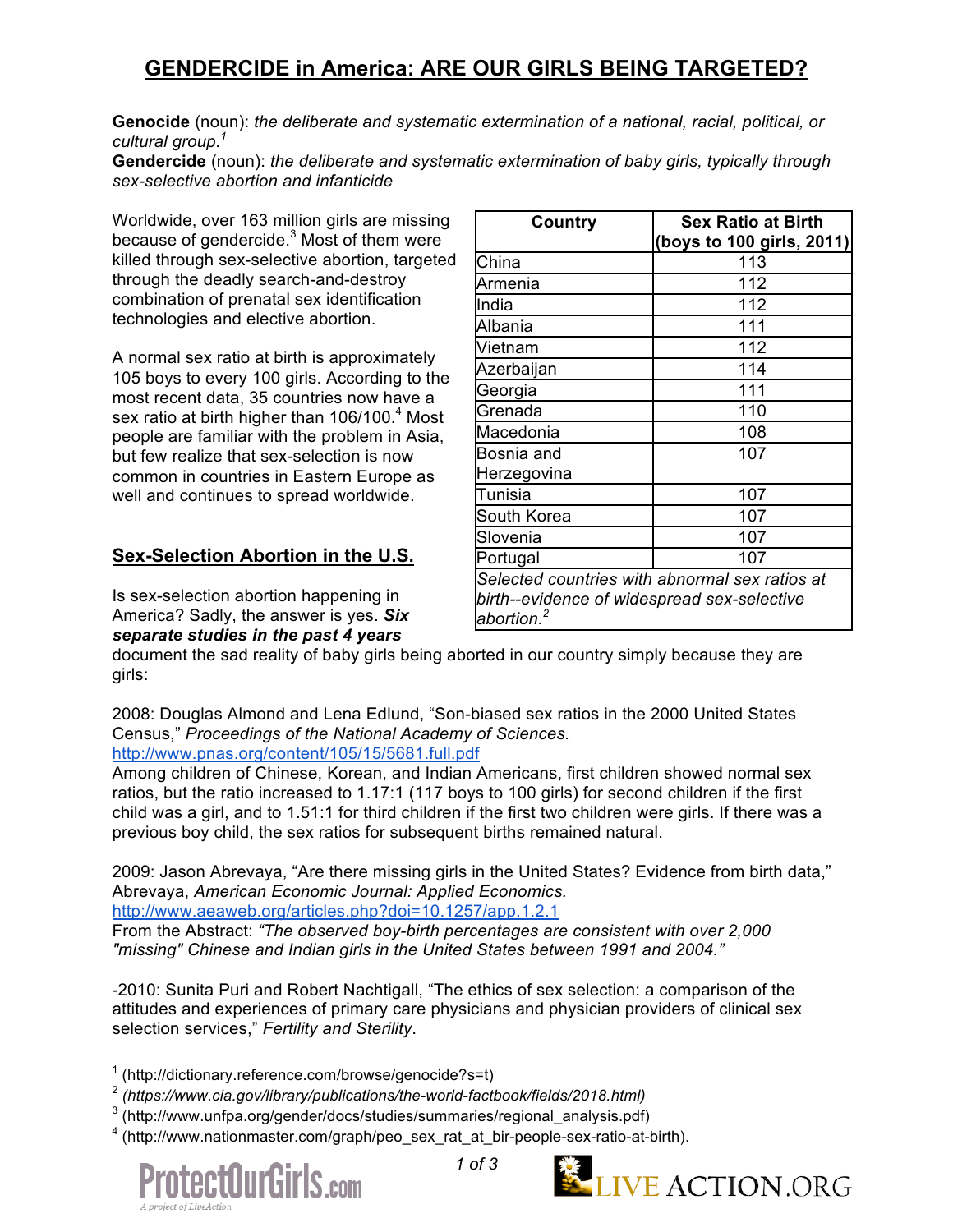# **GENDERCIDE in America: ARE OUR GIRLS BEING TARGETED?**

### http://www.sciencedirect.com/science/article/pii/S0015028209004725

In this qualitative survey of medical providers' attitudes and experience concerning sex selection, early ultrasound "providers stated that they do not advise patients on how to use the information provided, they did acknowledge that the majority of their South Asian and East Asian patients sought information on abortions after they disclosed fetal sex."

#### *Spotlight on California, 2008-2012: Dr. G. Sharat Lin, PhD Tracks Sex-Selective Abortion in the Golden State*

Sex-selective abortion is especially prevalent in California. California is home to both large populations with pronounced son-preference and a burgeoning abortion industry. Columbia University's 2008 study found extremely imbalanced birth sex ratios among 3rd and 4th children of Chinese (3rd child = 111, 4th child = 117) and Indian (3rd child = 135, 4th child =  $144$ ) populations.

That same year, G. Sharat Lin, PhD., a doctor at Advanced Imaging Associates in Fremont, CA, began researching birth gender ratios (girls born per 1000 boys) among Asian populations in CA. Lin noticed that while the general state population's BGR is around 950, the Asian population in Santa Clara County registered precipitous drops to 906 in 2004 and 902 in 2006. Lin has continued to track the numbers reported by CA counties, and has presented his findings every year at the annual convention of the American Institute of Ultrasound in Medicine (AIUM) since 2009, updated with the latest data from state health agencies. Lin's research has revealed a growing trend of unnaturally low girl-to-boy ratios in certain Asian populations in CA, often correlated to the availability of private ultrasound services, that indicates the growing practice of sexselective abortion in the state.

Lin, G.S., *American Institute of Ultrasound in Medicine,* 2009: "Does Keepsake Ultrasound Contribute to Low Female-Male Birth Gender Ratios in California?"

http://www.aium.org/publications/proceedings/2009.pdf 2010: "Low Female to Male Birth Gender Ratios Among Asians in California: The Possible Role of Keepsake Ultrasound"

http://www.aium.org/publications/proceedings/2010.pdf 2011: "Low Female-Male Birth Gender Ratios Become More Widespread in California as Keepsake Ultrasound Proliferates"

http://www.aium.org/publications/proceedings/2011.pdf 2012: "Female-Male Birth Gender Ratios in Asian Subpopulations in Santa Clara County, California" http://www.aium.org/publications/proceedings/2012.pdf -2011: Sunita Puri et al, "'There is such a thing as too many daughters, but not too many sons': A qualitative study of son preference and fetal sex selection among Indian immigrants in the United States," *Social Science and Medicine*. http://www.sciencedirect.com/science/article/ pii/S0277953611000700

Sunia Puri is a researcher at UCSF who has spent six years studying sex selection abortion in the United States, with an emphasis on South Asian populations. In interviews with 65 South Asian women seeking sex selection services, she found that 40% of them had previously aborted female fetuses and of those currently carrying baby girls, 89% of them aborted after learning the gender.

-2011: James Egan et al, "Distortions of sex ratios at birth in the United States; evidence for prenatal gender selection," *Prenatal Diagnosis*.

#### http://onlinelibrary.wiley.com/doi/10.1002/pd. 2747/abstract

University of Connecticut researchers examined birth data from the National Center for Health Statistics and concluded that severely imbalanced sex ratios at birth for certain U.S. populations were evidence of prenatal sex selection.

## **The Planned Parenthood Connection**

Since its founding by eugenicist Margaret Sanger, Planned Parenthood has played a lead role in population control efforts both in the U.S. and around the world, with the intent to reduce the number of children born per woman. "Sex selection is a byproduct of a sudden drop in fertility"<sup>5</sup>, say experts,

—<br>5 31, Hvistendahl. "Unnatural Selection."